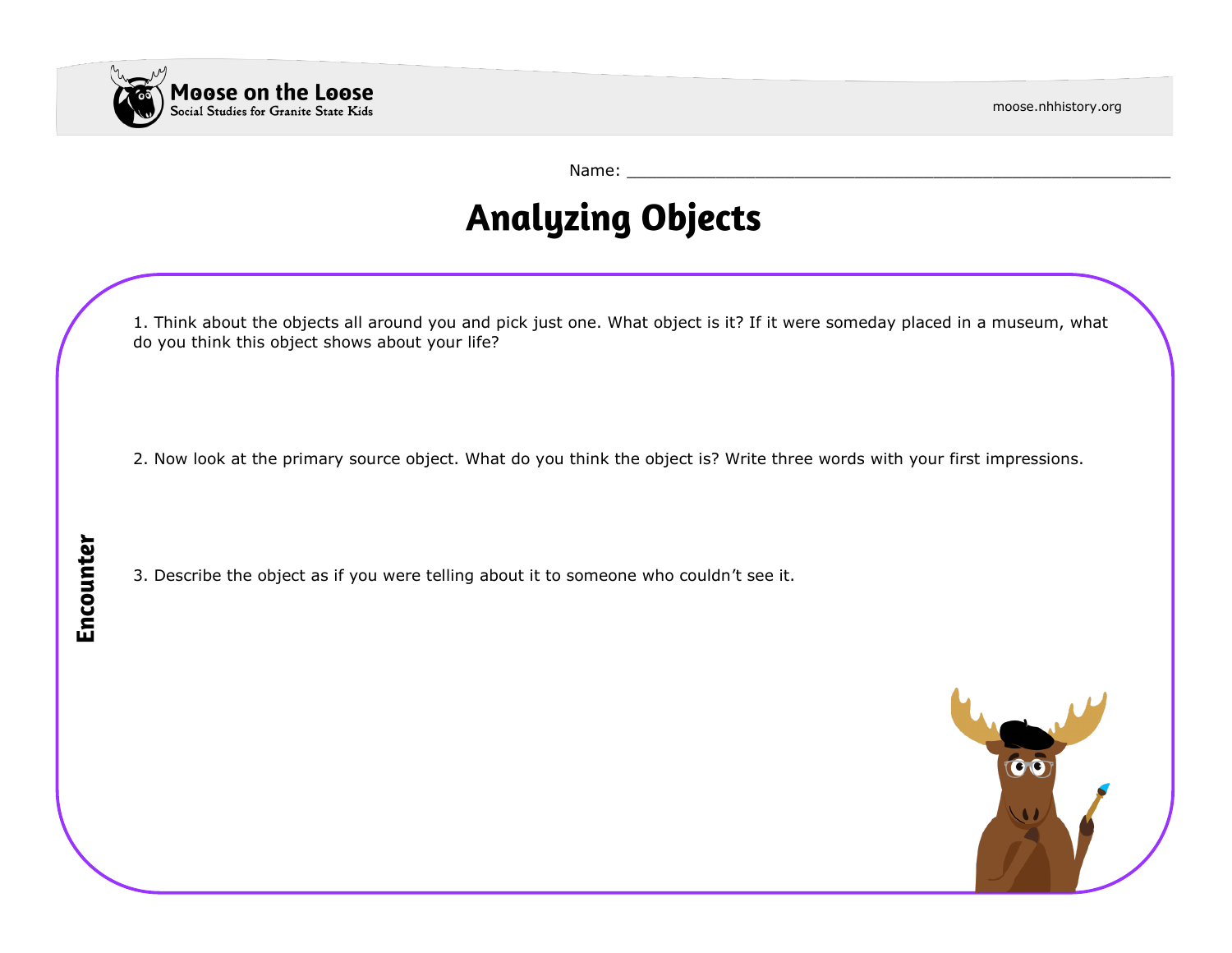

moose.nhhistory.org

 $\bullet$ 

### Now that you've become familiar with the object, it's time to take a closer look at it.

4. First, look for a label. Is there any information that will help you understand the object better? If so, summarize it.

5. What clues are there about who might have made or used the object or when it was created?

6. How would an object like this have been used? Who would have used it? How do you know?

7. Is this an object with important historical significance, or is it an everyday object? How do you know?

8. What else do you notice in this object? Is there anything that surprises you?